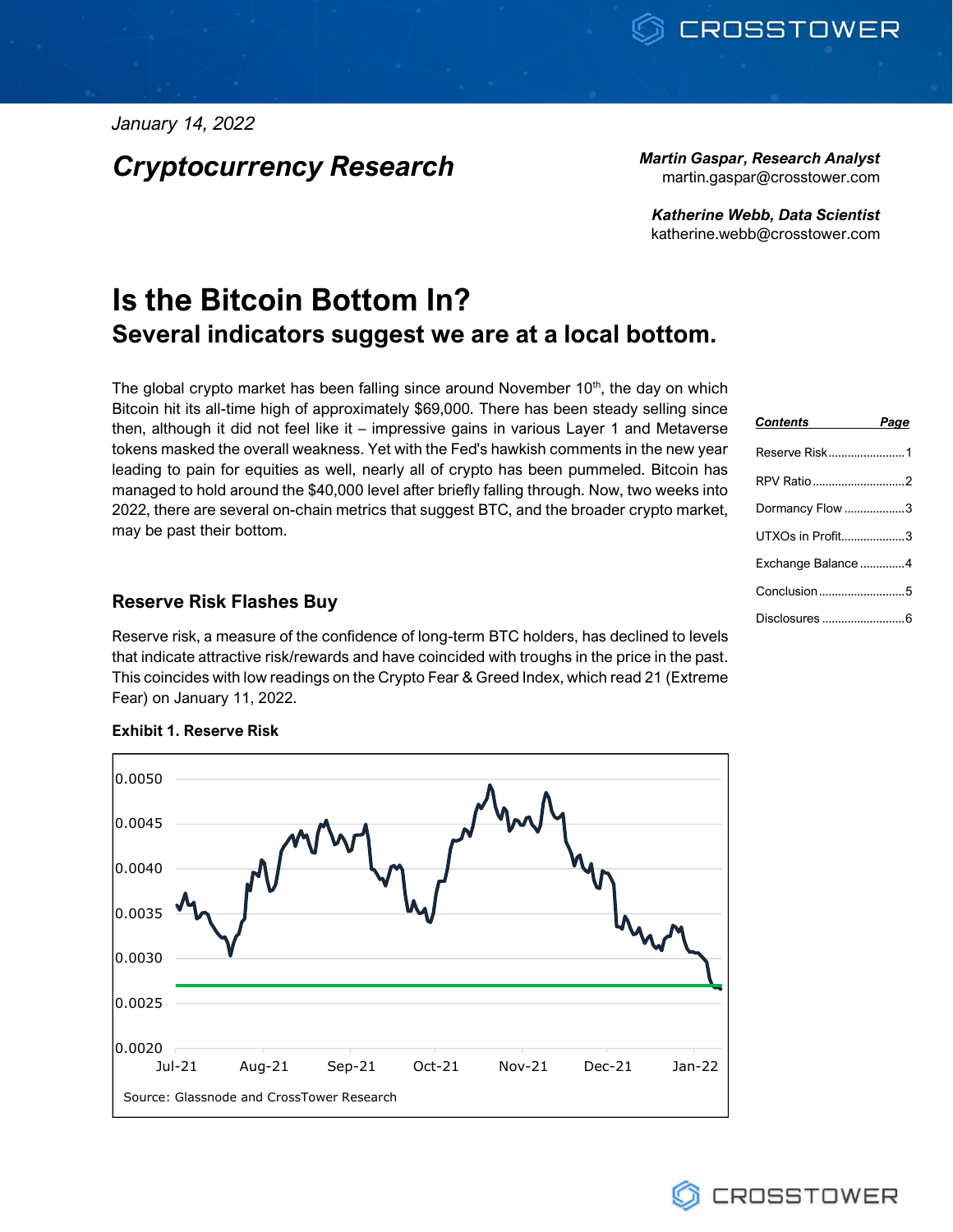Notably, reserve risk is lower than it was at the last bottom in July 2021. At that time, reserve risk never hit the "buy" threshold (attractive risk/reward) then, but it has now. Moreover, reserve risk did not hit the "sell" zone (unattractive risk/reward) as we hovered in the high \$50,000/low \$60,000 range in Spring 2021, nor did it do so when we hit all-time highs in November 2021. Hence, the fact that it is in the buy zone now gives more weight to the indication that this is a bottom.

We note that reserve risk can indicate attractive levels for several months, as it last did from September 2019 to November 2020 (14 months), so it may best be a signal for those with long time horizons. Nevertheless, we take this as a strong sign we could be bottoming, and a sustained increase out from the buy range would confirm that.

# **RPV Ratio Heading to Levels That Historically Mark Troughs**

The realized profits-to-value ratio (RPV) is also very telling on a 30D SMA basis. RPV gauges profit taking in the market with its cost basis and is defined as realized profits over realized cap. An RPV reading of approximately .0008 or below has historically coincided with local market bottoms, as shown in Exhibit 2. As of January 10, 2021, this metric stood at .00095 on a 30D SMA basis, nearing levels that marked past local bottoms, such as in July 2021 and October 2020. If this value plateaus or begins to increase again, we would take this as confirmation that the price has likely bottomed.

This metric has consistently coincided with local BTC lows historically, especially within the past two years. Specifically, this included March 2020 Covid-19 crash as well as the July and September 2021 lows.



**Exhibit 2. Realized Profits-to-Value (RPV) Ratio (30d Moving Average)**

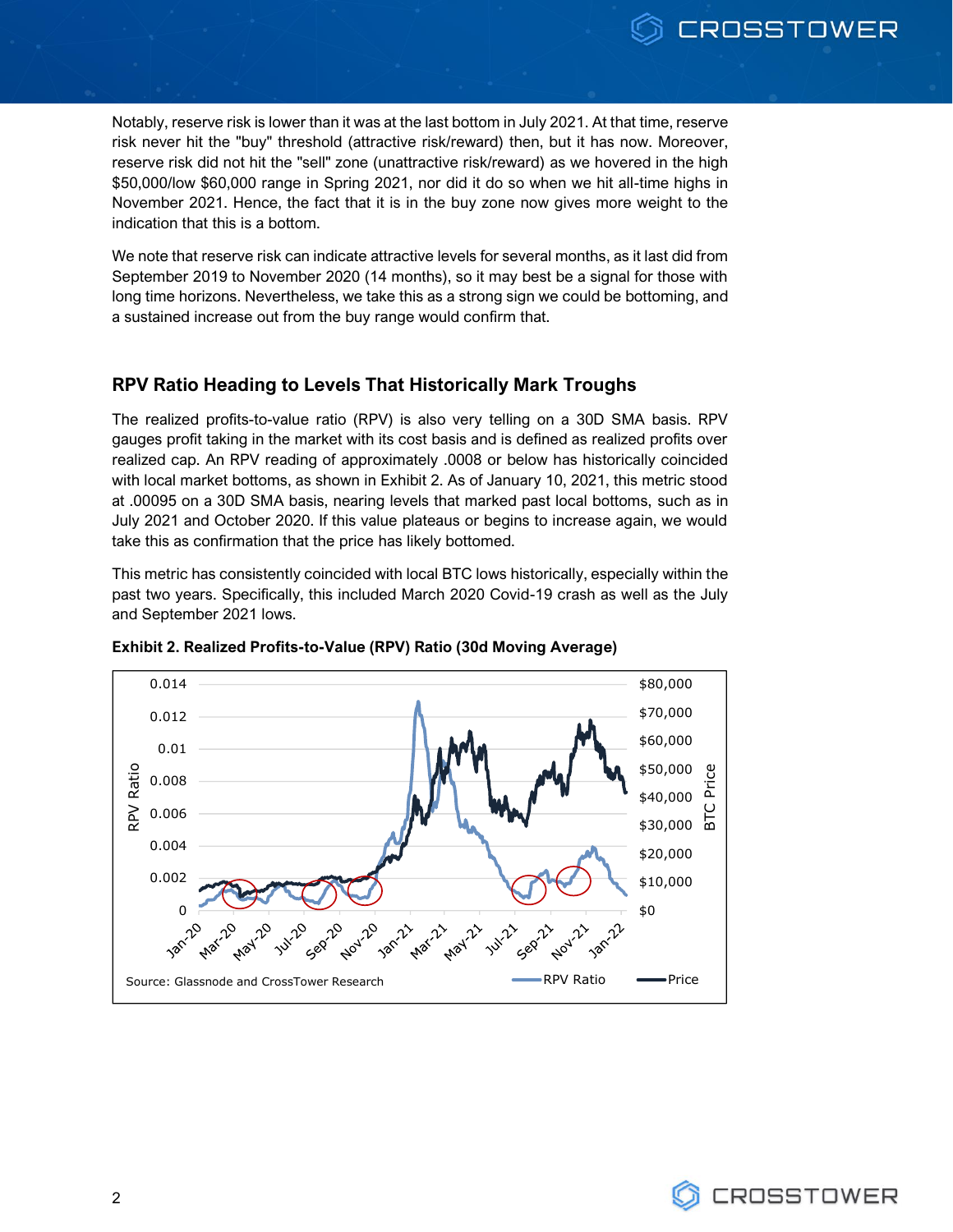## **Key Metric Points to Market Bottom**

Dormancy flow, a measure of Bitcoin's current market cap and coin dormancy (spending patterns), has flashed a very rare buy signal. According to [Glassnode,](https://insights.glassnode.com/the-week-onchain-week-02-2022/?utm_source=newsletter&utm_medium=email&utm_campaign=twoc_02_2022) low readings such as the ones we are seeing in the last several days "indicate moments where market cap is undervalued relative to the yearly sum of realized Dormancy".



**Exhibit 3. Entity-Adjusted Dormancy Flow**

On an entity-adjusted basis, dormancy flow has only hit the "buy" threshold 4 times in the past 5 years, and has marked market bottoms in each instance, making it a compelling gauge that the worst of this selloff is behind us:

- January 2022: Right now (pullback from Nov. 2021 ATH/Fed's hawkish remarks)
- July 2021: Bottom of market pullback from China BTC miner crackdown
- March 2020: Bottom of covid-19 crash
- December 2018: Bottom of 2018 crypto bear market

# **UTXOs in Profit Nearing July's Bottom Levels**

Unspent transaction outputs (a proxy for BTC users/addresses) in profit has declined to around 86% as of January 10, 2022, down from nearly 99% in November 2021, on a 30D SMA basis. This metric is a good indication of froth in the market, as measures above 95% typically precede a shakeout in the coming weeks.

The readings for this metric are currently approaching levels that coincided with the July 2021 BTC bottom as well as the lull in prices in October 2020. If the recent pullback is actually a continuation of a bull market, then such levels could suggest we have bottomed out.

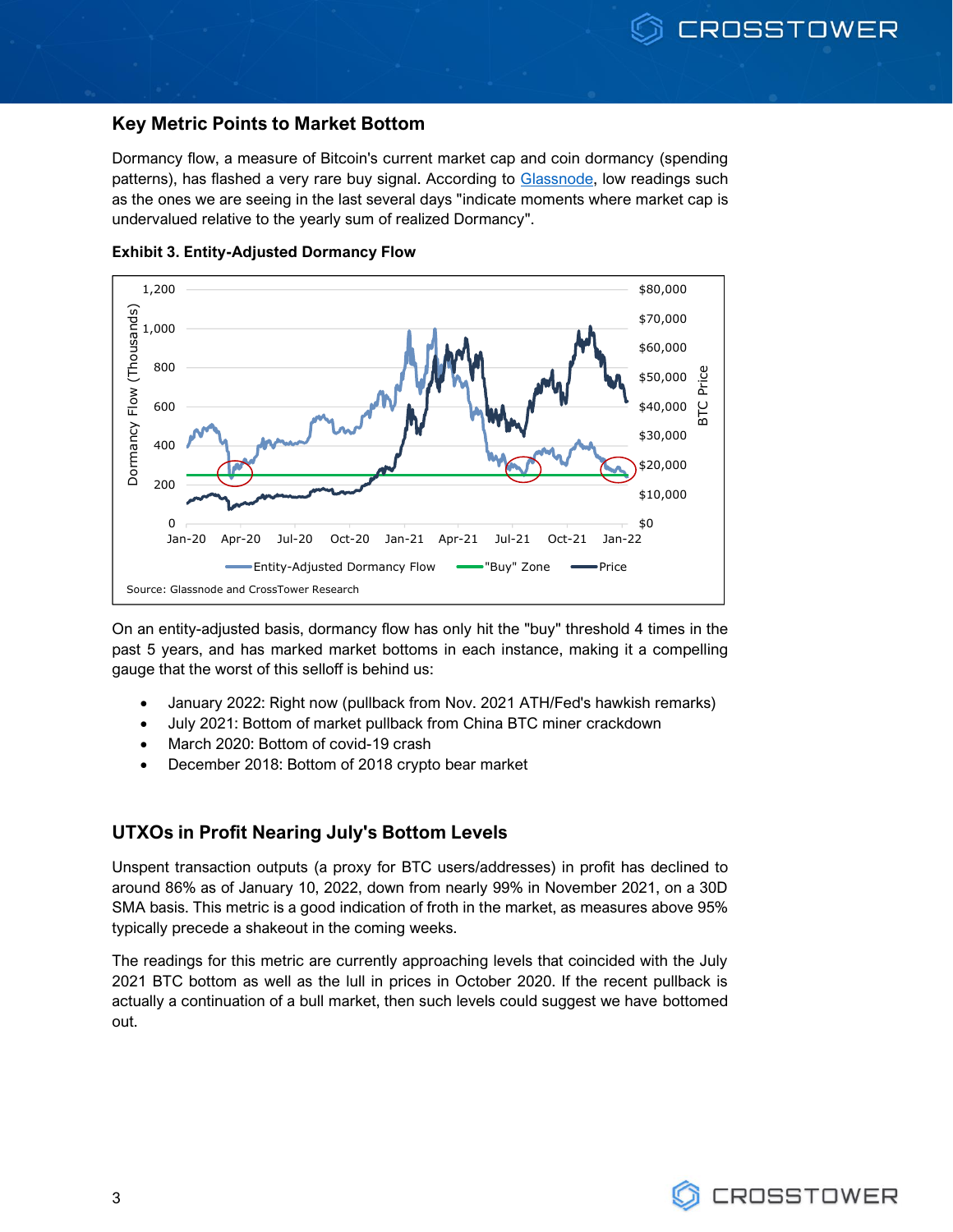

**Exhibit 4. UTXOs in Profit (30D SMA)**



# **Exchange Balance Down Slightly in January, Flat since September**

As of January 10, 2021, the number of BTC on exchanges has declined by approximately 22,000 BTC (\$1 billion equivalent) since late December 2021, indicating the worst of the near-term selling pressure may be over. In periods of market weakness like the one we have been experiencing the last few weeks, we would ideally like to see BTC on exchanges flat or down, as that indicates users are not sending BTC to exchanges with the likely intention of selling.



## **Exhibit 5. BTC Balance on Exchanges**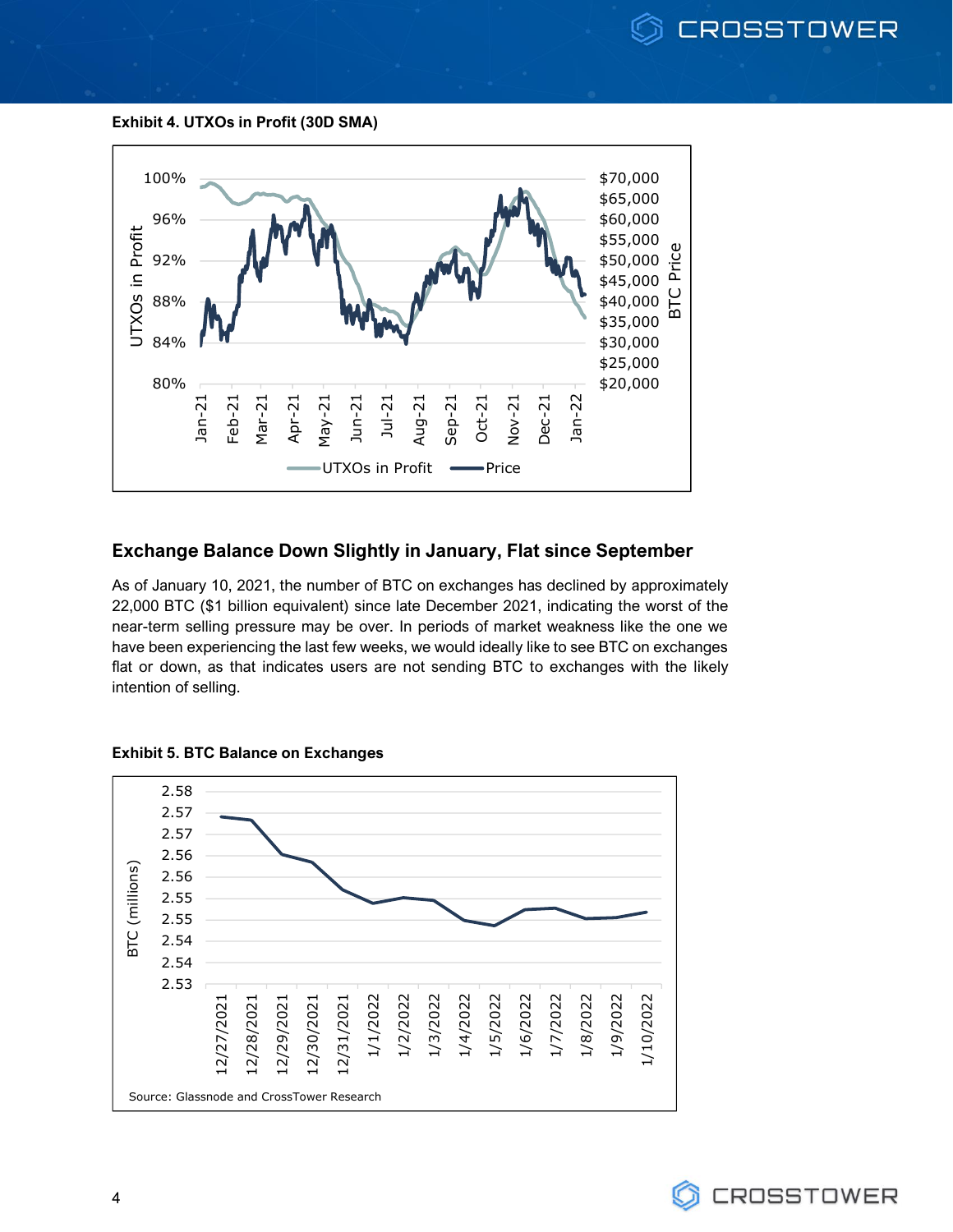# **Conclusion**

With several of these metrics strongly indicating a bottom, we think it is more likely than not that Bitcoin has hit a local low this week. Bitcoin's price has already begun to steady itself, climbing back up to \$43,000 from \$40,000 over the last several days. If both the RPV ratio and entity-adjusted dormancy flow indicators are accurate now as in the past, then we could see a significant rally in the coming weeks.

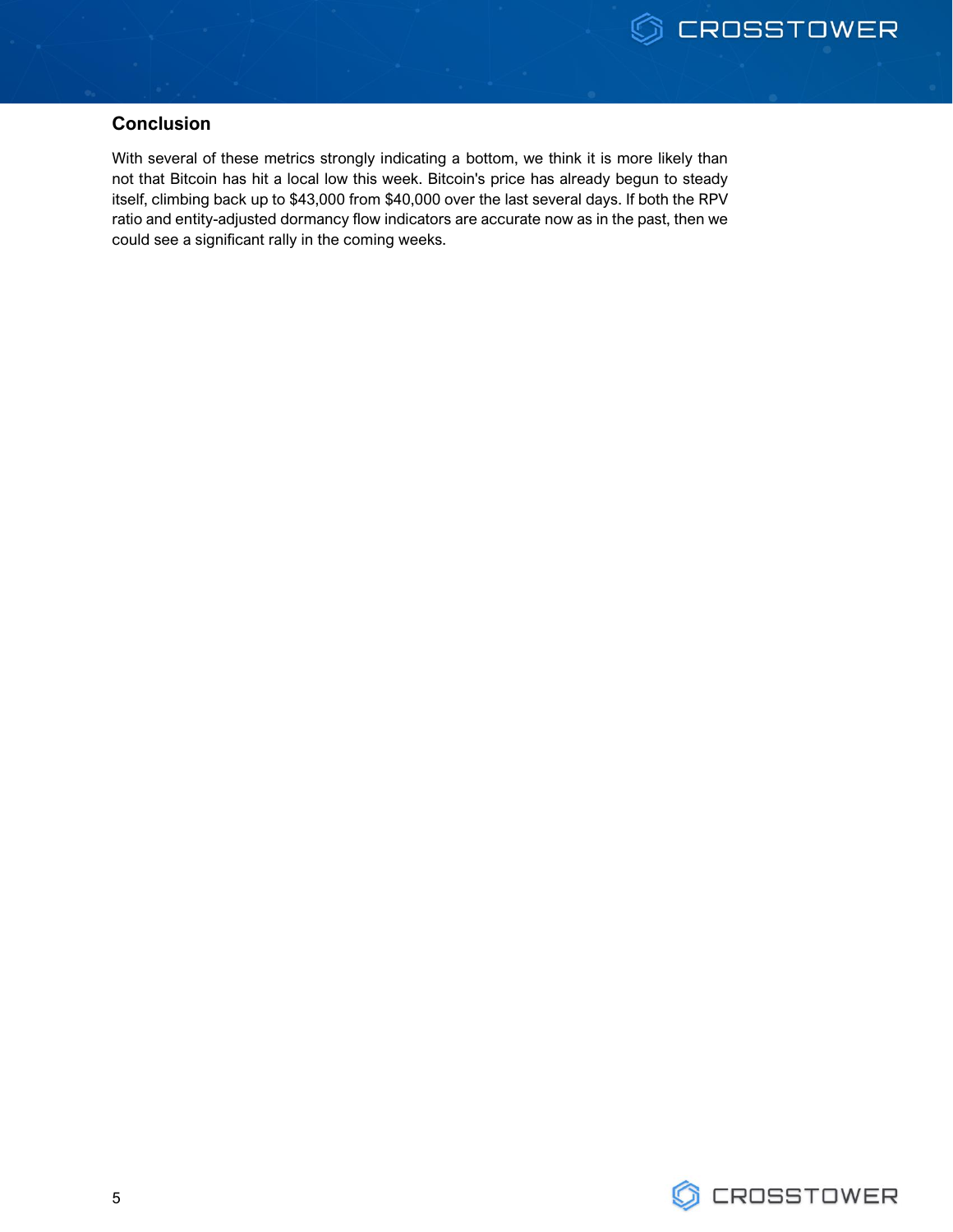#### **DISCLOSURES**

The research team may own the cryptocurrencies mentioned in this report, and as such this should be seen as a disclosure of any potential conflict of interest. This report belongs to CrossTower and represents the opinions of its research team.

This report does not provide legal advice. This report is not an analysis of whether a digital asset is a security or commodity. There may be restrictions in the United States as to whether entities who offer tokens should obtain licenses and registrations. People should do their own research as to whether the entity that they are utilizing for purchases or sale has appropriate licenses and registrations. In general, people should consult their tax, legal and other advisers as to the risks involved in investing in digital assets.

Nothing herein is tax advice. You should consult your own tax professionals in order to understand the risks of investing.

CrossTower is not a FINRA registered broker dealer or investment adviser and does not provide investment banking services. This report is not investment advice, it is strictly informational. Do not trade or invest in any tokens, companies or entities based solely upon this information. Any investment involves substantial risks, including, but not limited to, pricing volatility, inadequate liquidity, and the potential for complete loss of principal.

Investors should conduct independent due diligence, with assistance from professional financial, legal and tax experts, on topics discussed in this document and develop a standalone judgment of the relevant markets prior to making any investment decision.

CrossTower does not receive compensation from the companies, entities, or protocols they write about. Compensation is not received on any basis contingent upon communicating a positive opinion in this report. The authors were not hired by the covered entity to prepare this report. CrossTower did not receive compensation from the entities covered in this report for non-report services, such as presenting at author sponsored investor conferences, distributing press releases or other ancillary services. The entities covered in this report have not previously paid the author in cash or in stock for any research reports or other services. The covered entities in this report are not required to engage with CrossTower.

The research team has obtained all information herein from sources they believe to be accurate and reliable. However, such information is presented "as is," without warranty of any kind whether expressed or implied. All market prices, data and other information are not warranted as to completeness or accuracy, are based upon selected public market data, reflect prevailing conditions, and the research team's views as of this date, all of which are accordingly subject to change without notice. CrossTower has no obligation to continue offering reports regarding this topic.

Reports are prepared as of the date(s) indicated and may become unreliable because of subsequent market or economic circumstances. The graphs, charts and other visual aids are provided for informational purposes only. None of these graphs, charts or visual aids can and of themselves be used to make investment decisions. No representation is made that these will assist any person in making investment decisions and no graph, chart or other visual aid can capture all factors and variables required in making such decisions.

The information contained in this document may include, or incorporate by reference, forward looking statements, which would include any statements that are not statements of